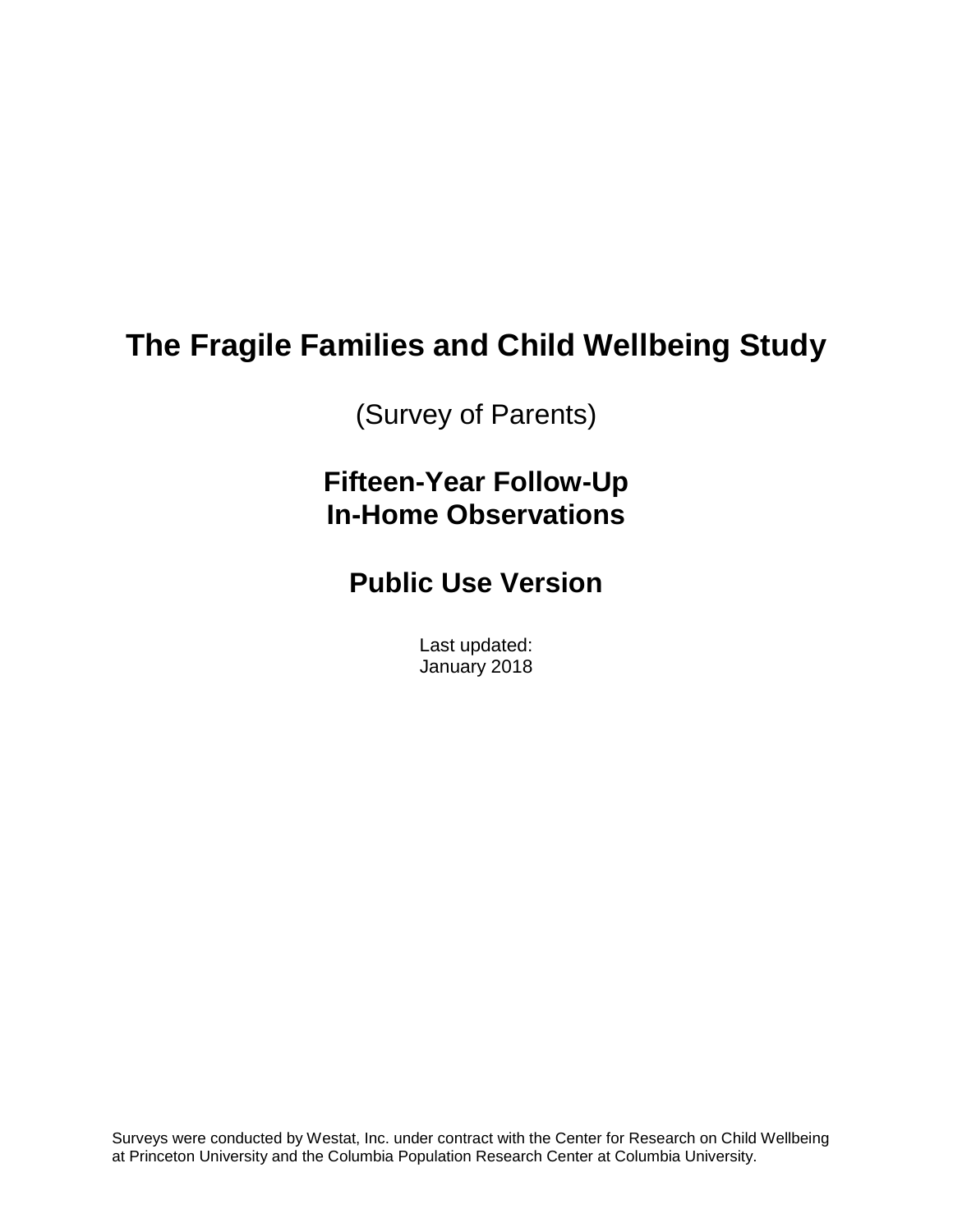#### **TABLE OF CONTENTS**

| <b>SECTION</b> | <b>PAGE</b> |
|----------------|-------------|
|                |             |
|                |             |
|                |             |
|                |             |
|                |             |
|                |             |
|                |             |

 $\mathbb{Z}^{\mathbb{Z}}$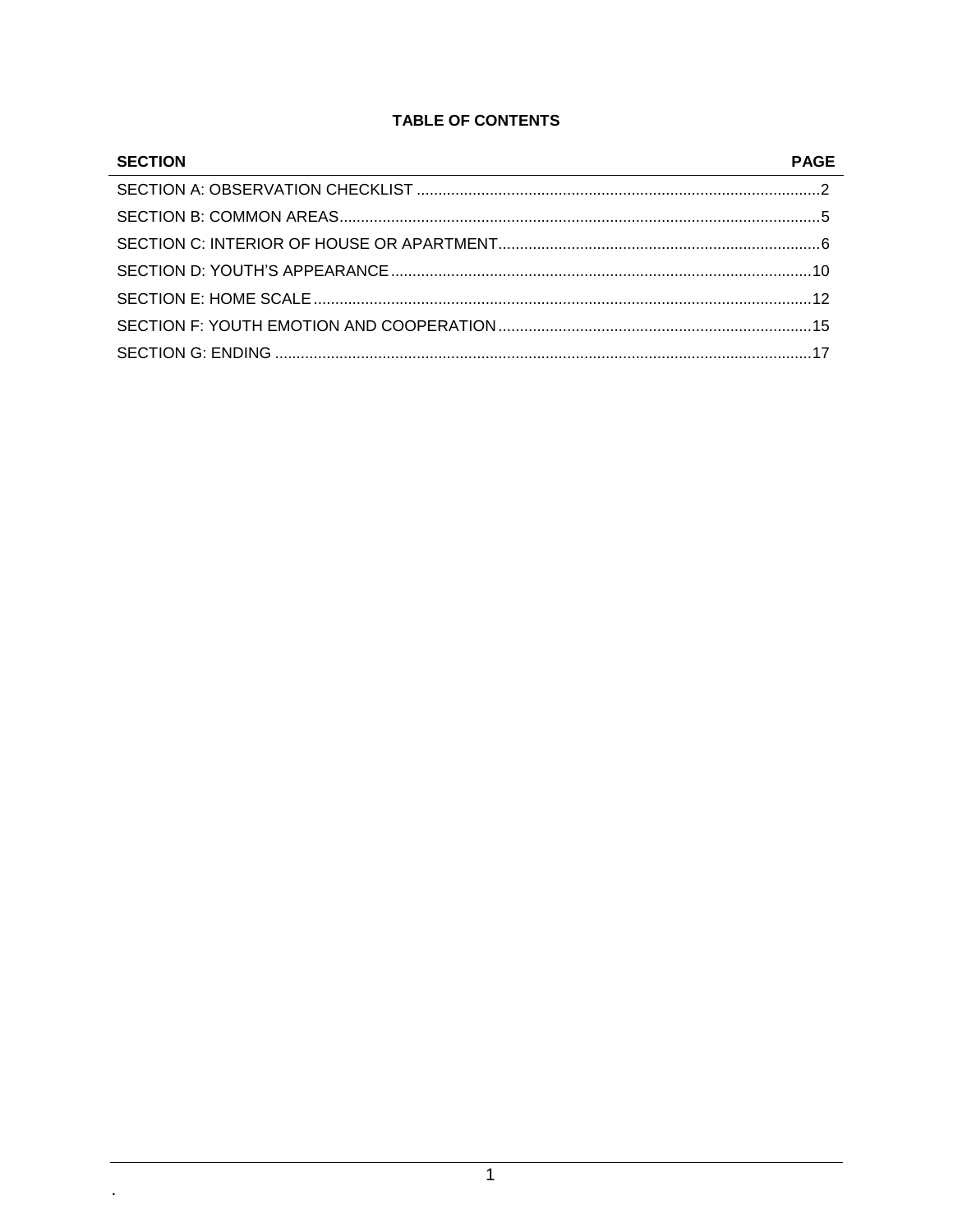#### **SECTION A: OBSERVATION CHECKLIST**

INTERVIEWER: PLEASE COMPLETE THESE QUESTIONS OUTSIDE OF THE HOME IMMEDIATELY AFTER YOU LEAVE THE HOME. ANSWER ON THE BASIS OF YOUR PERSONAL OBSERVATIONS OF THE HOME AND THE PRIMARY CAREGIVER/YOUTH INTERACTIONS (IF PRIMARY CAREGIVER WAS PRESENT) AT THE TIME OF YOUR VISIT.

NOTE: THESE QUESTIONS SHOULD BE ANSWERED AFTER THE FIRST VISIT TO THE HOME PROVIDED THAT THE YOUTH WAS PRESENT AND WAS ADMINISTERED THE YOUTH ASSESSMENT. IF, AT THE FIRST VISIT, THE YOUTH WAS NOT HOME OR NO ASSESSMENTS WERE DONE, THE INTERVIEWER SHOULD FILL THEM IN AFTER THE NEXT VISIT.

A1. IS THERE GARBAGE, LITTER, OR BROKEN GLASS IN THE STREET OR ROAD, ON THE SIDEWALKS, OR IN YARDS?

A2. HOW WOULD YOU RATE THE GENERAL CONDITION OF MOST OF THE BUILDINGS ON THE BLOCK OR WITHIN 100 YARDS OF THE RESPONDENT'S HOUSE?

| WELL KEPT WITH EXTERIOR SURFACE IN |  |
|------------------------------------|--|
|                                    |  |
| POOR CONDITION WITH PEELING PAINT  |  |
|                                    |  |
|                                    |  |

A3. IS THERE GRAFFITI ON THE BUILDINGS OR WALLS OF THE BUILDINGS ON THE BLOCK OR WITHIN 100 YARDS OF THE RESPONDENT'S HOME?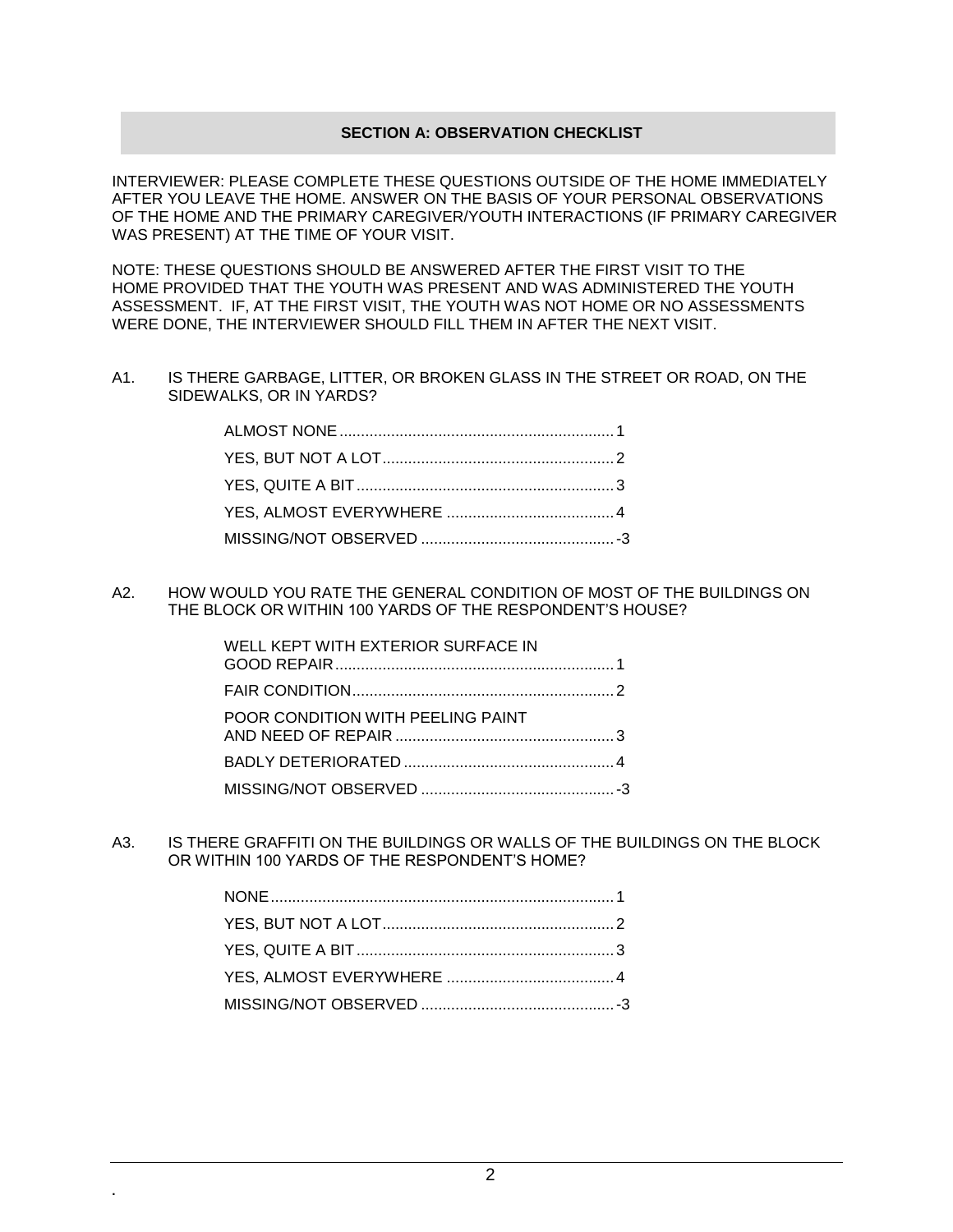A4. ARE THERE VACANT, ABANDONED, OR BOARDED-UP BUILDINGS, ON THE BLOCK OR WITHIN 100 YARDS OF THE RESPONDENT'S HOME?

| YES, ONE BUILDING FITS THIS              |  |
|------------------------------------------|--|
| YES, 2-3 BUILDINGS FIT THIS DESCRIPTION3 |  |
| YES, 4 OR MORE BUILDINGS FIT             |  |
|                                          |  |

A5. ARE THERE ABANDONED VEHICLES ON THE BLOCK OR WITHIN 100 YARDS OF THE RESPONDENT'S HOME?

A6. DOES THE ENVIRONMENT IMMEDIATELY OUTSIDE THE HOME (YARD, PATIO, ENTRYWAY OR PORCH AND STAIRS) HAVE ANY OF THE FOLLOWING?

|                                            | <b>YES</b> | <b>NO</b> | MISSING/NOT<br><b>OBSERVED</b> |
|--------------------------------------------|------------|-----------|--------------------------------|
| A6A. UNLIT ENTRANCE OR<br><b>STAIRWAY</b>  |            | 2         | -3                             |
| A6B. BROKEN<br><b>STEPS</b>                |            | 2         | -3                             |
| A6C. BROKEN GLASS OR BROKEN<br><b>TOYS</b> |            | 2         | -3                             |
| A6D. LARGE<br><b>DITCHES</b>               |            | 2         | -3                             |
| A6E. ALCOHOL OR DRUG<br>PARAPHERNALIA      |            | 2         | -3                             |
| A6F. STREWN<br><b>GARBAGE/LITTER</b>       |            |           | -3                             |

#### A7. DOES THE EXTERIOR OF THE BUILDING HAVE ANY OF THE FOLLOWING? (CONSIDER CONDITION OF WALLS, PAINT, WINDOWS, LIGHTS, EXTENT OF NEEDED REPAIRS, AND CLEANLINESS.)

|  |  | MISSING/NOT<br><b>OBSERVED</b> |
|--|--|--------------------------------|
|--|--|--------------------------------|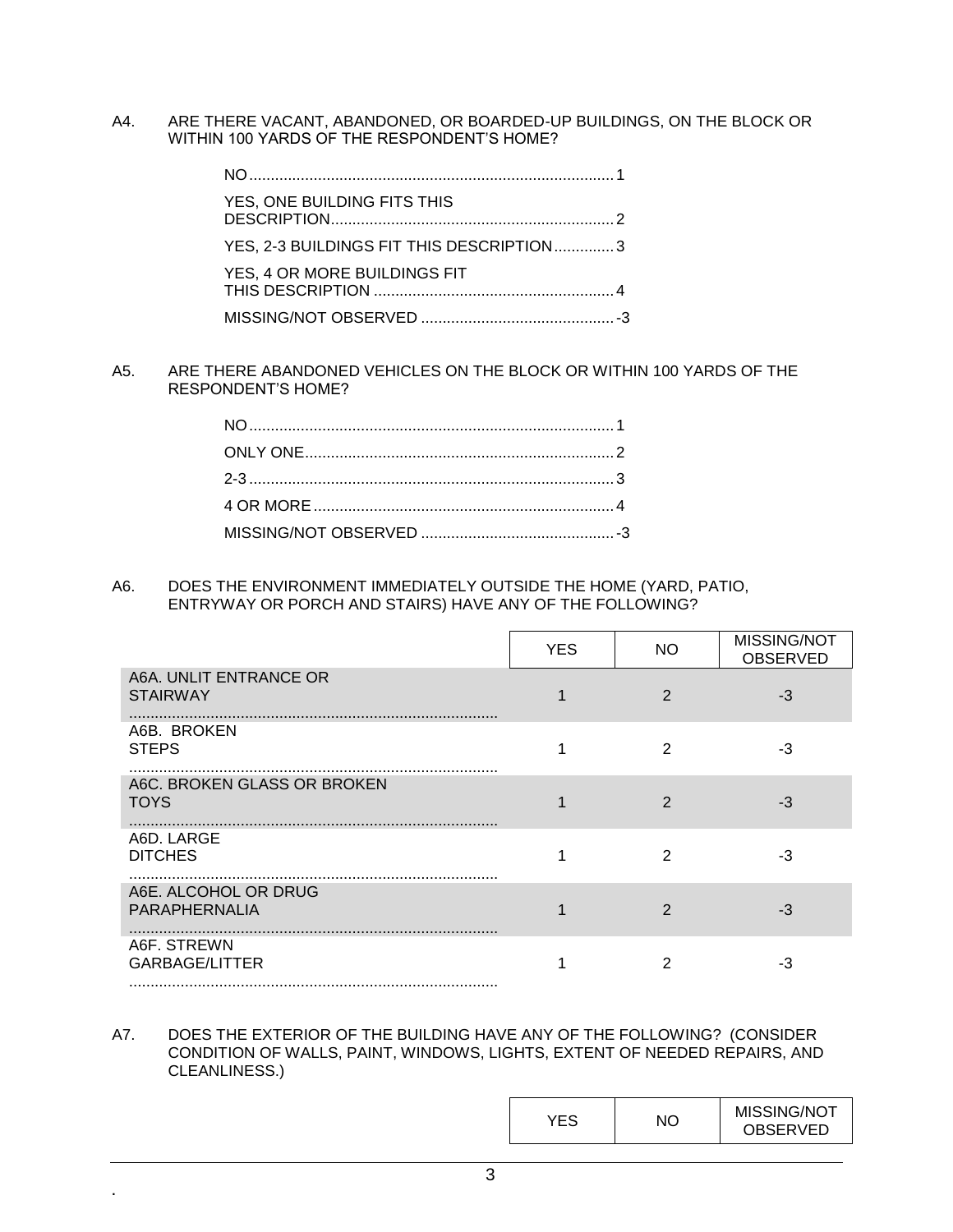| A7A. PEELING PAINT, NEEDS PAINT<br><b>JOB</b> |  | -3 |
|-----------------------------------------------|--|----|
| A7B. CRUMBLING OR DAMAGED<br><b>WALLS</b>     |  | -3 |
| A7C. BROKEN OR CRACKED<br><b>WINDOWS</b>      |  | -3 |

 $\hat{\mathbf{r}}$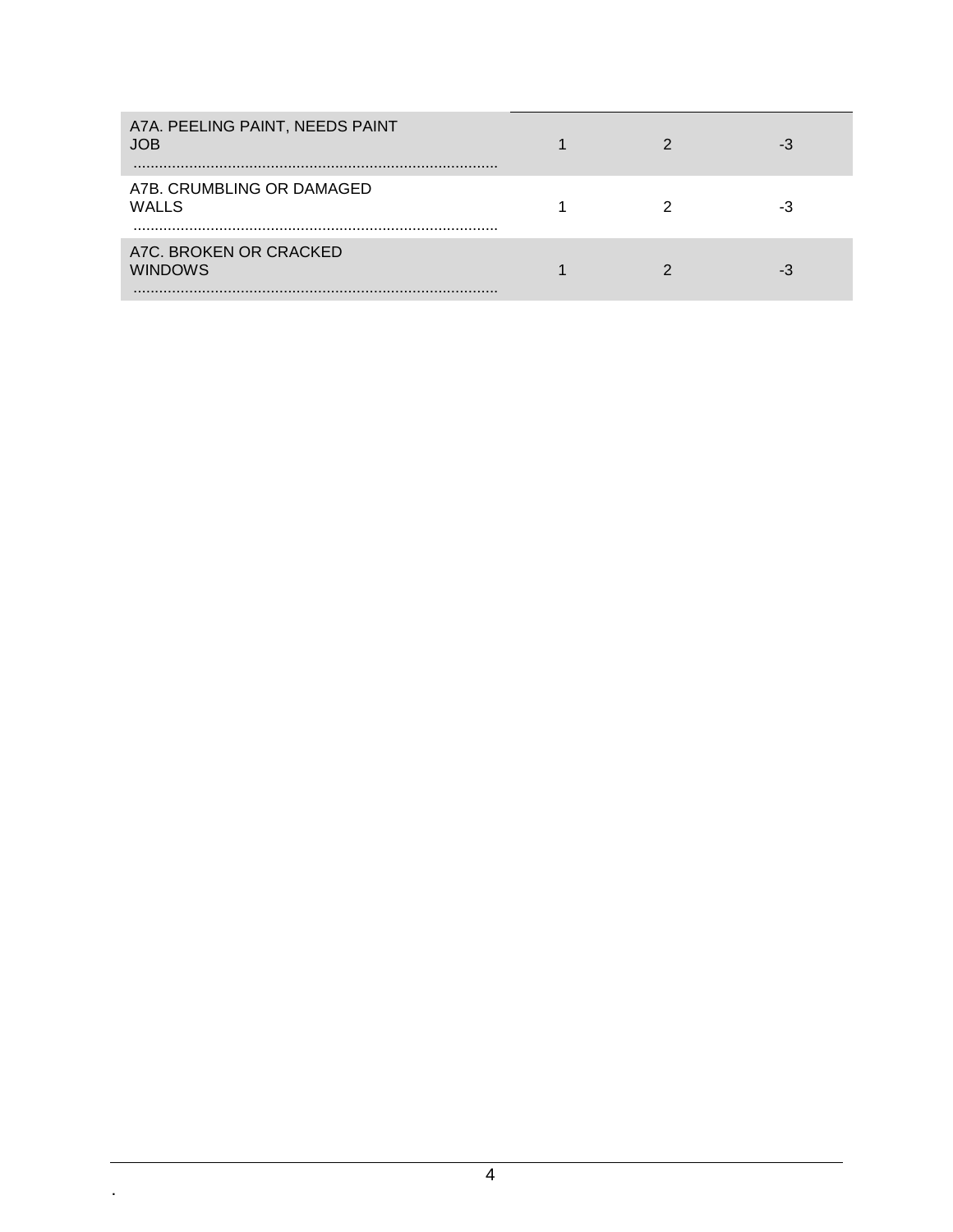#### A8. HOW WOULD YOU BEST DESCRIBE THE HOME OR BUILDING?

| THREE OR MORE UNIT APARTMENT |  |
|------------------------------|--|
|                              |  |
|                              |  |

MISSING/NOT OBSERVED .............................................-3

| OTHER – VISIT NOT COMPLETED AT HOME102 |  |
|----------------------------------------|--|

#### A9. HOW WOULD YOU RATE THE CONDITION OF THE STREET IN FRONT OF THE RESPONDENT'S HOME?

VERY GOOD—RECENT RESURFACING, SMOOTH.....1

| MODERATE-EVIDENCE STREET KEPT         |  |
|---------------------------------------|--|
| <b>FAIR-MINOR REPAIRS NEEDED, BUT</b> |  |
| POOR-POTHOLES AND OTHER               |  |
|                                       |  |

#### **BOX A10**

IF A8 =2,3,4,5,6 (NOT AN APARTMENT BUILDING), GO TO C1. ELSE, GO TO SECTION B.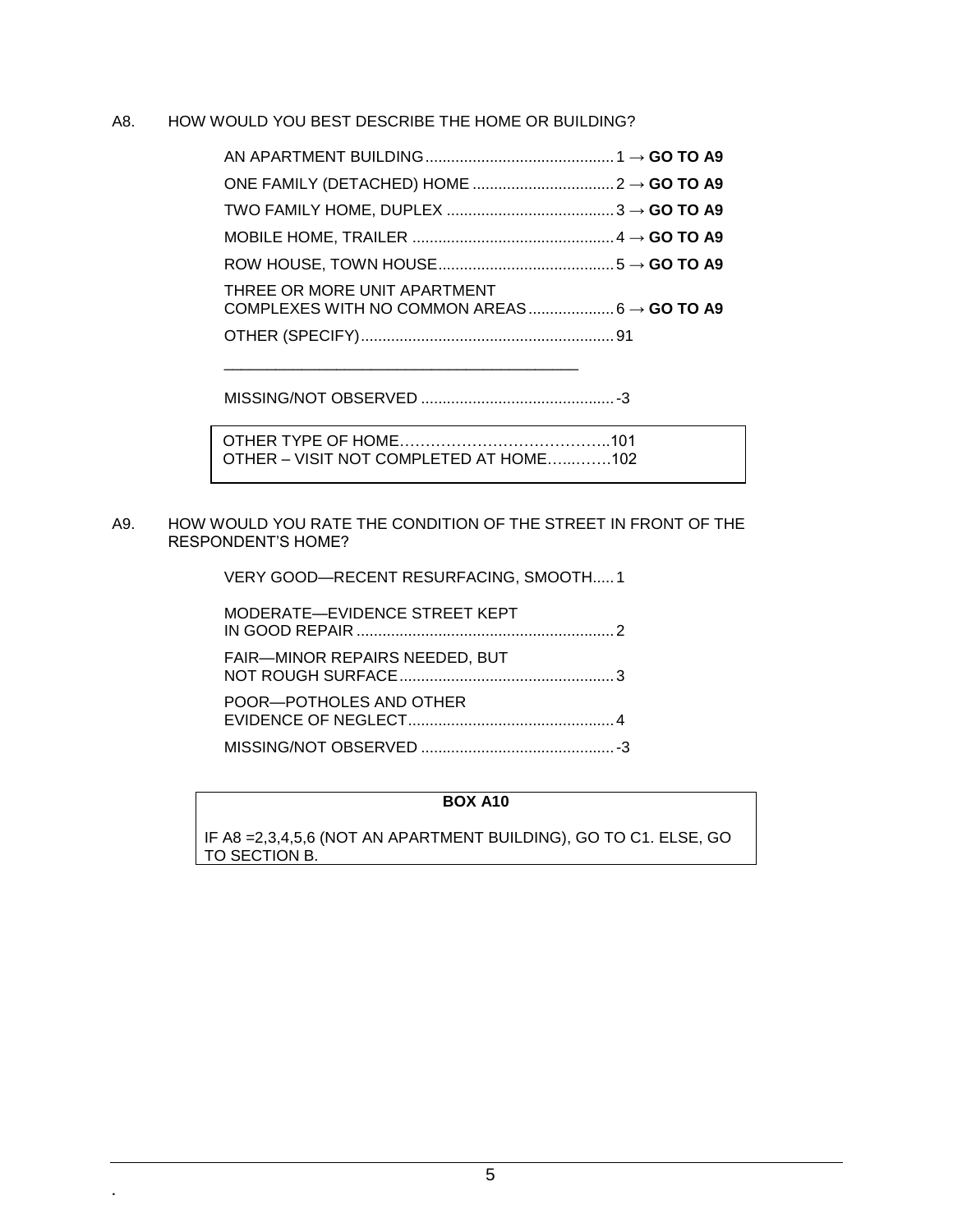#### **SECTION B: COMMON AREAS**

FOR THESE QUESTIONS CONSIDER THE ENTRANCE, FOYER AND HALLWAYS OF THE BUILDING.

B1. DO THE INTERIOR COMMON AREAS OF THE BUILDING (*EXAMPLES: ENTRANCE, FOYER, HALLWAYS*) CONTAIN OPEN CRACKS OR HOLES IN WALLS OR CEILING?

B2. DO THE INTERIOR COMMON AREAS OF THE BUILDING (*EXAMPLES: ENTRANCE, FOYER, HALLWAYS*) CONTAIN HOLES IN FLOOR?

B3. DO THE INTERIOR COMMON AREAS OF THE BUILDING (*EXAMPLES: ENTRANCE, FOYER, HALLWAYS*) CONTAIN BROKEN PLASTER OR PEELING PAINT OVER 1 SQUARE FOOT?

B4. DO THE INTERIOR COMMON AREAS OF THE BUILDING (*EXAMPLES: ENTRANCE, FOYER, HALLWAYS*) CONTAIN EXPOSED WIRES?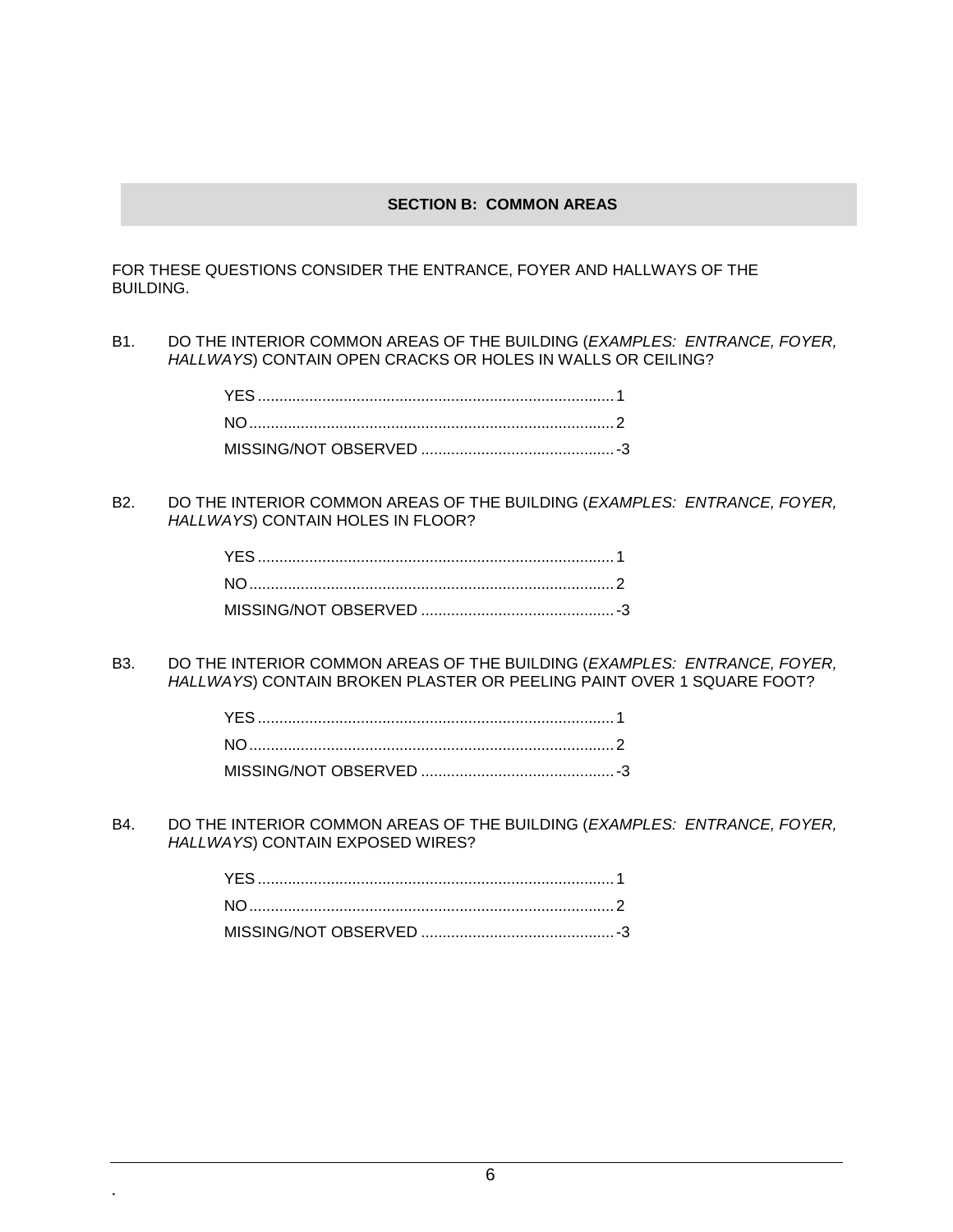#### **SECTION C: INTERIOR OF HOUSE OR APARTMENT**

FOR THESE ITEMS, CONSIDER THE INTERIOR OF THE HOUSE OR APARTMENT.

C1. WERE THERE ANY BROKEN WINDOWS OR CRACKED WINDOWPANES?

C2. WAS THE WIRING IN THE APARTMENT OR HOUSE EXPOSED?

C3. DID THE HOUSING UNIT CONTAIN OPEN CRACKS OR HOLES IN THE WALLS OR CEILING?

C4. DID THE HOUSING UNIT CONTAIN HOLES IN THE FLOOR?

**.**

C5. DID THE HOUSING UNIT CONTAIN BROKEN PLASTER OR PEELING PAINT OVER 1 SQUARE FOOT OR MORE?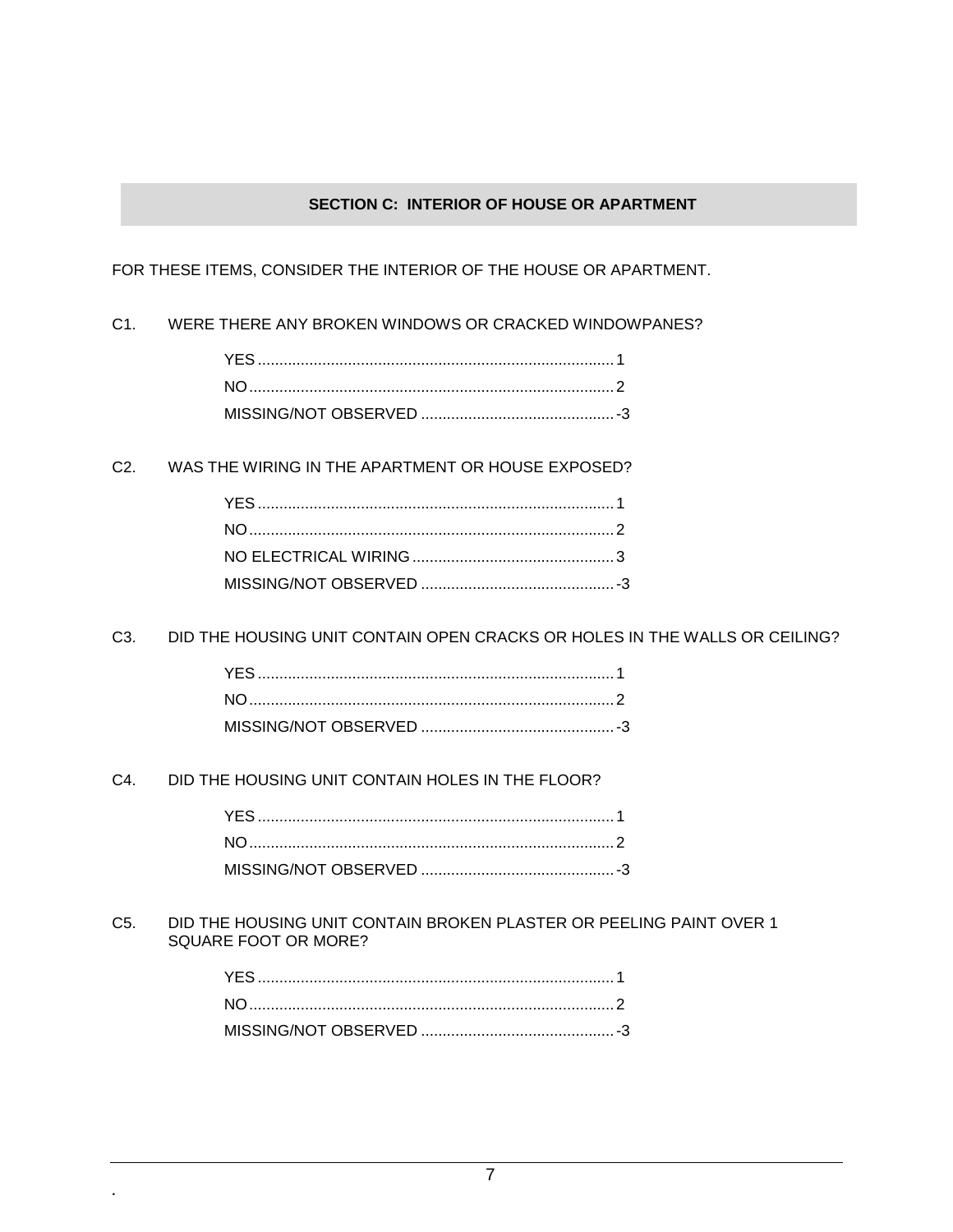C6. WAS THE INSIDE OF THE HOME DARK? (*EXAMPLES: CLOSED DRAPES IN DAYTIME; POOR LIGHTING*)

C7. WAS THE INSIDE OF THE HOME CROWDED? (*EXAMPLES: MANY PEOPLE LIVING IN A VERY SMALL HOUSE OR APARTMENT, DIFFICULT TO FIND A PRIVATE PLACE TO INTERVIEW RESPONDENT, FREQUENT INTERRUPTIONS AND PEOPLE BUMPING INTO EACH OTHER*)

C8. WERE ALL VISIBLE ROOMS OF THE HOUSE/APARTMENT NOTICEABLY CLUTTERED? (*EXAMPLES: VISIBLE ROOMS ARE MESSY OR ARE CLUTTERED WITH CLOTHES, VACUUM CLEANER, CHILDREN'S SCHOOLWORK, SHOES AND SOCKS, OTHER OBJECTS*)

C9. WERE ALL VISIBLE ROOMS OF THE HOUSE/APARTMENT DIRTY OR NOT REASONABLY CLEANED? (*EXAMPLES: TRASH STREWN AROUND, DIRTY DISHES IN KITCHEN, FLOOR AND* 

*FURNITURE HAVE NOT BEEN CLEANED OR DUSTED FAIRLY RECENTLY*)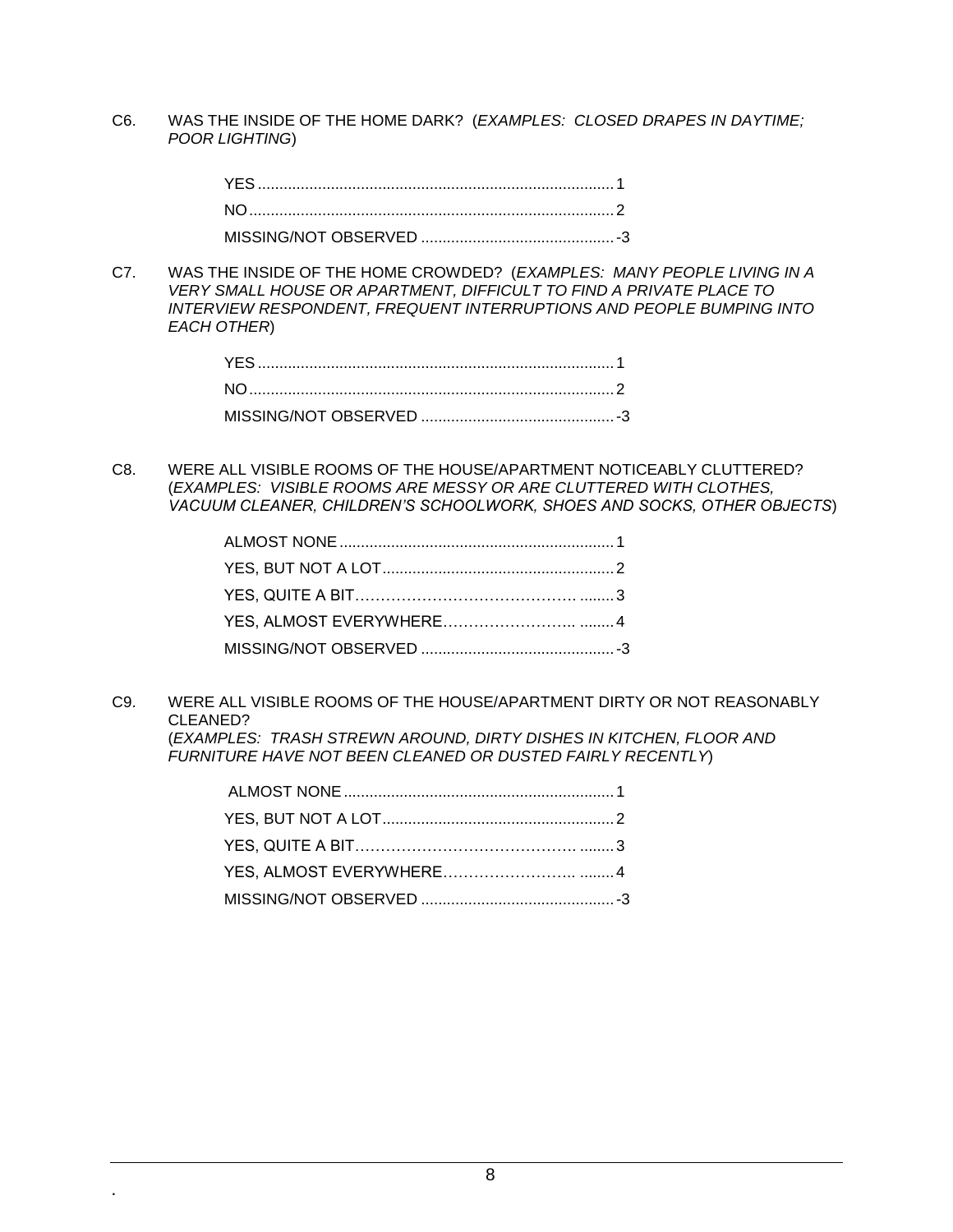#### C10. WAS THE ENVIRONMENT INSIDE THE HOME UNSAFE FOR YOUNG CHILDREN?

INTERVIEWER INSTRUCTION: ANSWER "YES" IF ONE OR MORE POTENTIALLY DANGEROUS HEALTH OR STRUCTURAL HAZARDS ARE WITHIN REACH OF YOUNG CHILDREN. (*EXAMPLES: FRAYED ELECTRICAL WIRES, MICE OR RATS, BROKEN GLASS, POISONS, FALLING PLASTER, BROKEN STAIRS, PEELING PAINT, CLEANING MATERIALS LEFT OUT, FLAMES AND HEAT)*.

#### C10A. PLEASE CHECK ALL HAZARDOUS CONDITIONS YOU OBSERVED:

|                                   | CODE ALL THAT APPLY |
|-----------------------------------|---------------------|
|                                   |                     |
|                                   |                     |
|                                   |                     |
| POISONOUS SUBSTANCES WITHIN REACH |                     |
|                                   |                     |
|                                   |                     |
|                                   |                     |
|                                   |                     |
| CLEANING MATERIALS LEFT OUT 8     |                     |
| FLAMES AND HEAT WITHIN REACH OF   |                     |
|                                   |                     |
| <b>WEAPONS (GUNS OR KNIVES)</b>   |                     |
|                                   |                     |
|                                   |                     |

MISSING/NOT OBSERVED ........................................-3

C11. DID YOU OBSERVE ANY YOUTH'S ARTWORK OR PHOTOGRAPHS OF HOUSEHOLD CHILDREN ON DISPLAY IN THE HOME (*EXAMPLES: ARTWORK OR PHOTOS ON REFRIGERATOR OR ON WALLS)*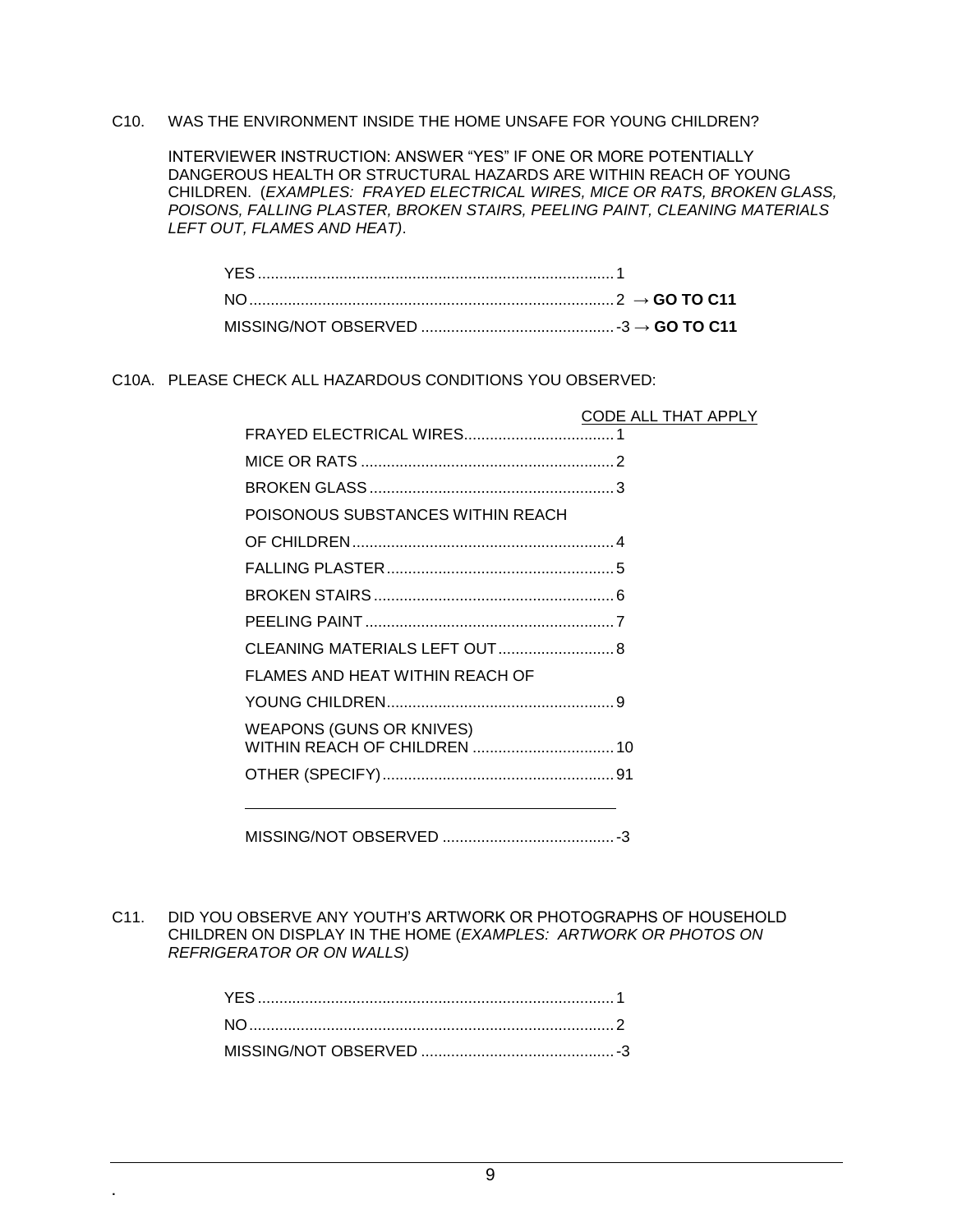C12. WAS THE HOUSE OR APARTMENT OVERLY NOISY - FROM NOISE IN THE HOUSE? *(EXAMPLES: TELEVISION, SHOUTS OF CHILDREN, RADIO)*

C13. WAS THE HOUSE OR APARTMENT OVERLY NOISY—FROM NOISE OUTSIDE THE HOUSE? *(EXAMPLES: TRAIN, CARS, PEOPLE, MUSIC)*

C14. WERE THERE OBVIOUS SIGNS OF RECENT ALCOHOL OR NON-PRESCRIPTION DRUG CONSUMPTION INSIDE THE HOME? *(EXAMPLES: DRUG PARAPHENALIA, BEER CANS, LIQUOR BOTTLES)*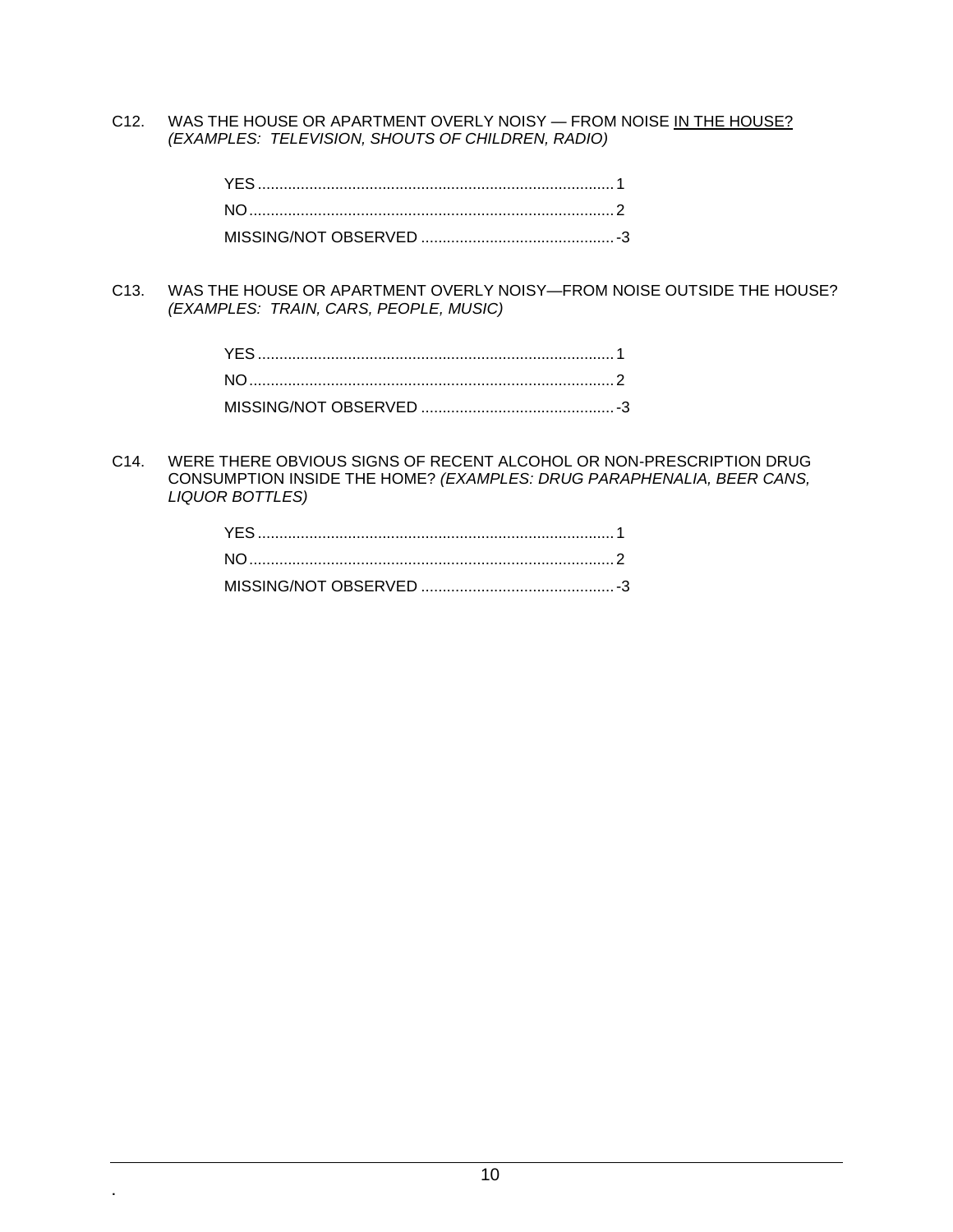### **SECTION D: YOUTH'S APPEARANCE**

#### D1. HOW WOULD YOU BEST DESCRIBE THE YOUTH'S CLOTHING?

#### CODE ALL THAT APPLY

| CLOTHING WAS WORN, BUT MENDED OR                                        |  |
|-------------------------------------------------------------------------|--|
| CLOTHING WAS WORN, BUT NOT MENDED,                                      |  |
| <b>CLOTHING WAS TOO TIGHT FOR</b>                                       |  |
|                                                                         |  |
| CLOTHING WAS TOO LIGHT WEIGHT FOR<br>INDOOR TEMPERATURE (UNDERDRESSED)7 |  |
| CLOTHING WAS TOO WARM FOR<br>INDOOR TEMPERATURE (OVERDRESSED)  8        |  |
| OTHER NEGATIVE CONDITIONS NOT                                           |  |
|                                                                         |  |

#### D2-D5. HOW WOULD YOU BEST DESCRIBE THE OVERALL HYGIENE OF THE YOUTH?

#### D2. YOUTH HAD WASHED/BATHED.

| <b>RECENTLY BATHED BUT</b>       |  |
|----------------------------------|--|
| DIRTY AND NOT BATHED FOR         |  |
| APPEARED NOT TO HAVE BEEN BATHED |  |

## D3. YOUTH'S HAIR.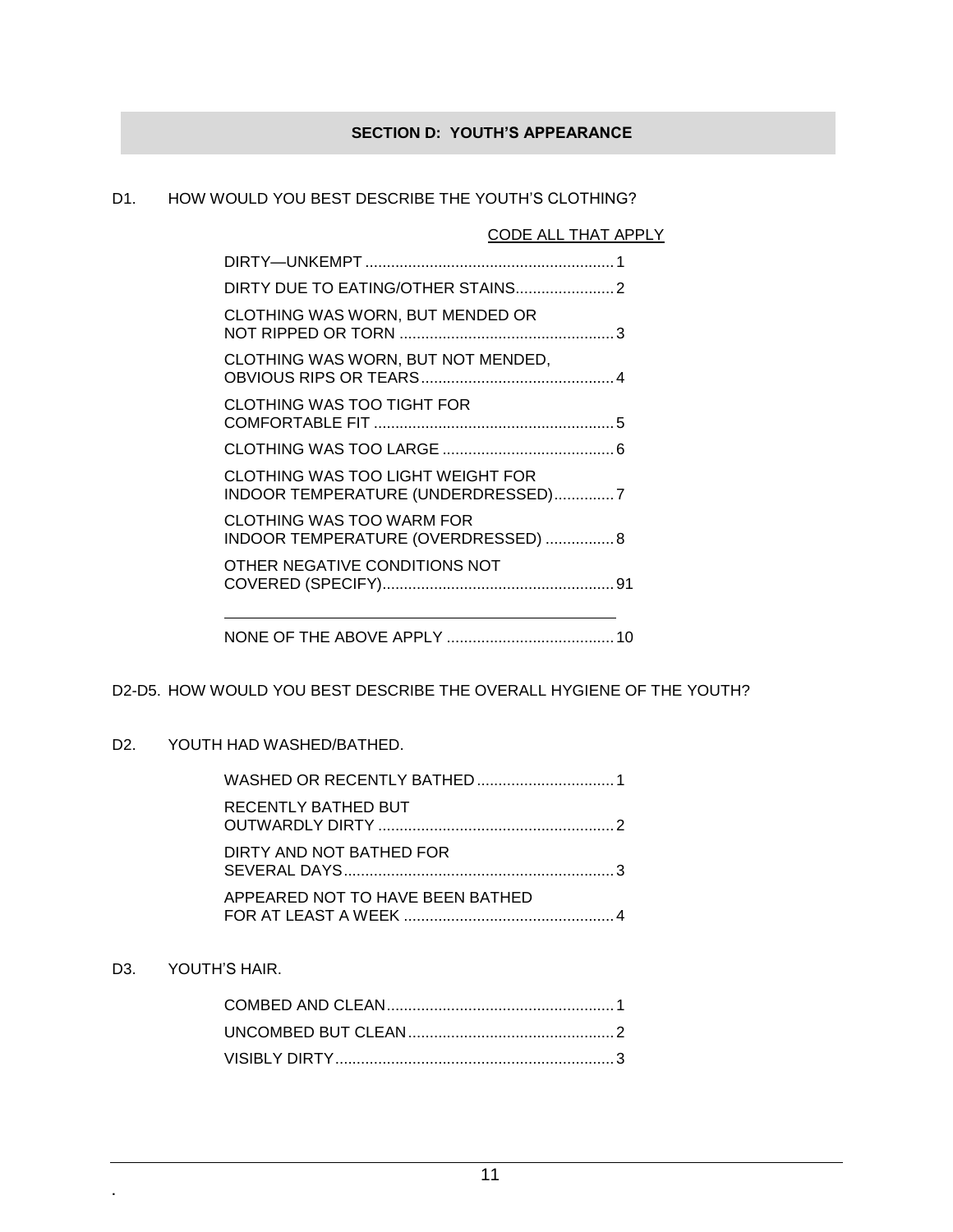D4. YOUTH'S ODOR.

**.**

EMITTED NO BODY AND/OR MOUTH ODOR ...............1 EMITTED SOME BODY AND/OR MOUTH ODOR ..........2 EMITTED STRONG BODY AND/OR MOUTH ODOR .....3

D5. WAS THERE ANYTHING ELSE ABOUT THE YOUTH'S CLOTHING OR HYGIENE THAT WAS PROBLEMATIC?

| <b>YES</b> |  |
|------------|--|
| NO.        |  |

D5OS. DESCRIBE WHAT ELSE WAS PROBLEMATIC ABOUT THE YOUTH'S CLOTHING OR HYGIENE

\_\_\_\_\_\_\_\_\_\_\_\_\_\_\_\_\_\_\_\_\_\_\_\_\_\_\_\_\_\_\_\_\_\_\_\_\_\_\_\_\_\_\_\_\_\_\_\_\_\_\_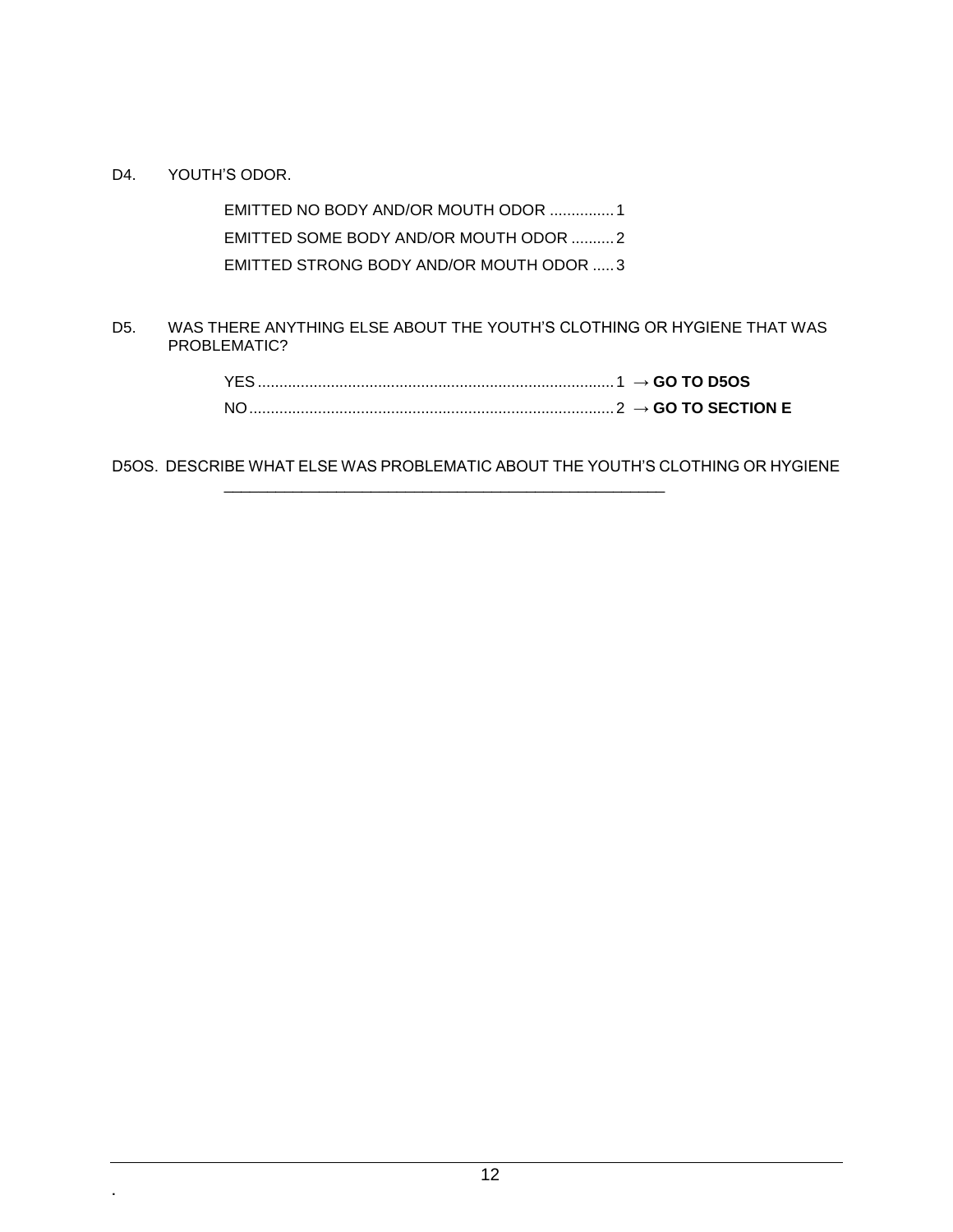#### **SECTION E: HOME SCALE**

| E <sub>0</sub> |     | WAS THE PRIMARY CAREGIVER PRESENT DURING YOUTH ASSESSMENT? |
|----------------|-----|------------------------------------------------------------|
|                | VEQ | $\blacksquare$                                             |

NO.....................................................................................2

#### **BOX E0**

IF PRIMARY CAREGIVER PRESENT DURING YOUTH ASSESSMENT, GO TO E1. ELSE, GO TO E12B.

E1. (PARENT/PRIMARY CAREGIVER) TALKED TWICE TO THE YOUTH DURING VISIT (BEYOND CORRECTION AND INTRODUCTION).

> (PARENT/PRIMARY CAREGIVER) TALKED TWICE TO YOUTH.1 (PARENT/PRIMARY CAREGIVER) DID NOT TALK TWICE TO YOUTH.......................................................................................2

E2. (PARENT/PRIMARY CAREGIVER) VERBALLY ANSWERED THE YOUTH'S QUESTIONS OR REQUESTS.

> (PARENT/PRIMARY CAREGIVER) ANSWERED QUESTIONS....1 (PARENT/PRIMARY CAREGIVER) DID NOT ANSWER QUESTIONS....................................................................................2

E3. (PARENT/PRIMARY CAREGIVER) ENCOURAGED THE YOUTH TO CONTRIBUTE TO CONVERSATION DURING VISIT.

(PARENT/PRIMARY CAREGIVER) ENCOURAGED CONTRIBUTION...........1

(PARENT/PRIMARY CAREGIVER) DID NOT ENCOURAGE CONTRIBUTION................................................................................................2

E4. (PARENT/PRIMARY CAREGIVER) HELPED THE YOUTH DEMONSTRATE SOME ACHIEVEMENT OR MENTIONED A PARTICULAR SKILL, STRENGTH, OR ACHIEVEMENT DURING VISIT.

> (PARENT/PRIMARY CAREGIVER) HELPED OR MENTIONED.. 1 (PARENT/PRIMARY CAREGIVER) DID NOT HELP OR MENTION...........................................................................................................2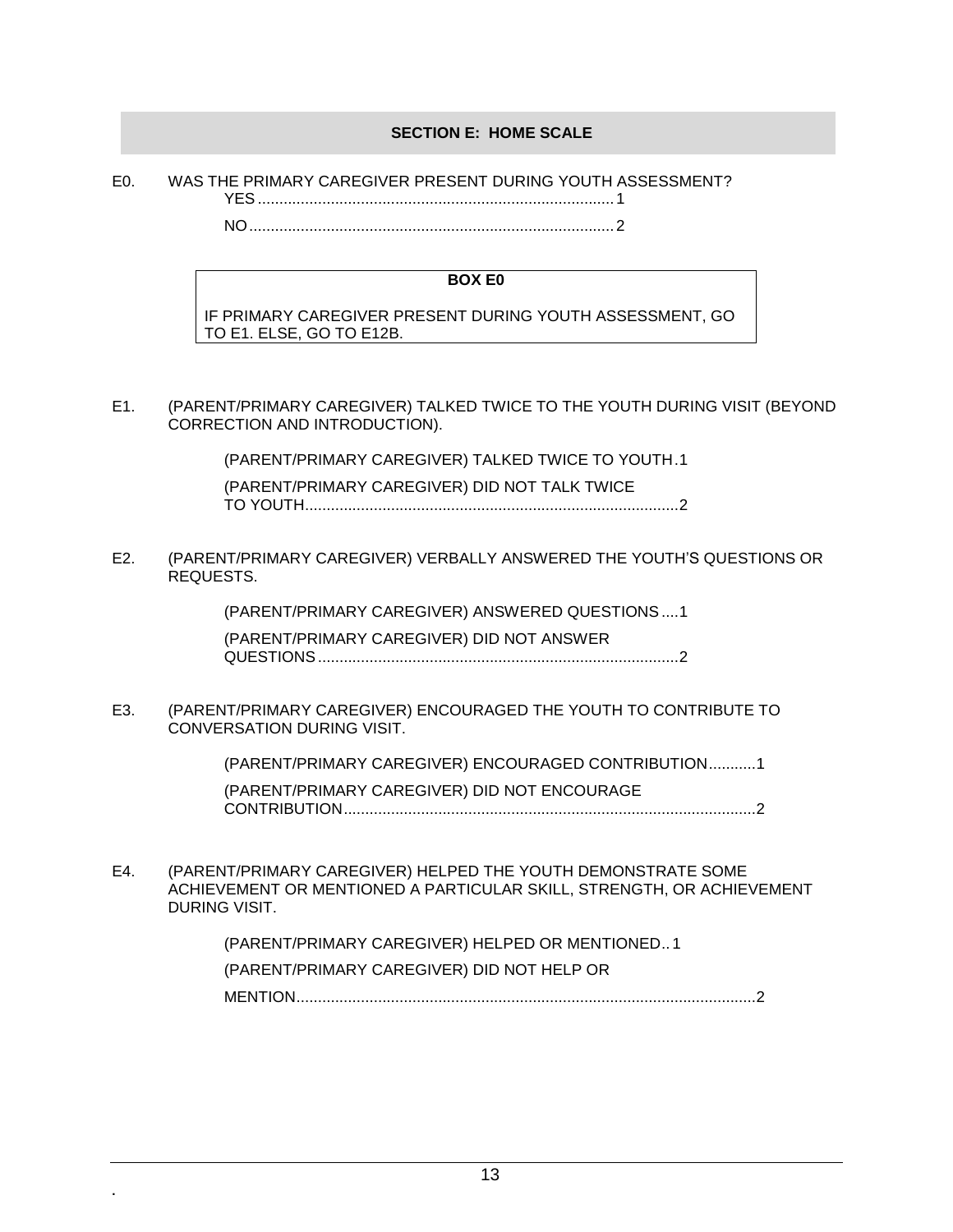E5. (PARENT/PRIMARY CAREGIVER) USED SOME TERM OF ENDEARMENT OR SOME DIMINUTIVE FOR THE YOUTH'S NAME WHEN TALKING ABOUT OR TO HIM/HER AT LEAST TWICE DURING VISIT.

> (PARENT/PRIMARY CAREGIVER) USED ENDEARMENT TWICE OR MORE .........................................................................................................1 (PARENT/PRIMARY CAREGIVER) DID NOT USE ENDEARMENT TWICE...2

E6. (PARENT/PRIMARY CAREGIVER)'S VOICE CONVEYED POSITIVE FEELINGS WHEN SPEAKING OF OR TO THE YOUTH.

> (PARENT/PRIMARY CAREGIVER) CONVEYED POSITIVE FEELINGS ........1 (PARENT/PRIMARY CAREGIVER) DID NOT CONVEY POSITIVE FEELINGS .........................................................................................................2

E7. (PARENT/PRIMARY CAREGIVER) CARESSED, KISSED, OR CUDDLED THE YOUTH ONCE DURING VISIT.

> (PARENT/PRIMARY CAREGIVER) CARESSED, ETC. ............... 1 (PARENT/PRIMARY CAREGIVER) DID NOT CARESS, ETC. .... 2

E8. (PARENT/PRIMARY CAREGIVER) SHOUTED AT THE YOUTH DURING VISIT.

(PARENT/PRIMARY CAREGIVER) SHOUTED............................ 1 (PARENT/PRIMARY CAREGIVER) DID NOT SHOUT................. 2

E9. (PARENT/PRIMARY CAREGIVER) EXPRESSED OVERT ANNOYANCE WITH OR HOSTILITY TOWARD THE YOUTH (EXAMPLE: COMPLAINED, DESCRIBED HIM/HER AS "BAD", SAID HE WON'T LISTEN, ETC.)

> (PARENT/PRIMARY CAREGIVER) EXPRESSED ANNOYANCE ...................1 (PARENT/PRIMARY CAREGIVER) DID NOT EXPRESS ANNOYANCE ........2

E10. (PARENT/PRIMARY CAREGIVER) HIT OR SLAPPED THE YOUTH DURING VISIT.

(PARENT/PRIMARY CAREGIVER) HIT OR SLAPPED ............... 1

(PARENT/PRIMARY CAREGIVER) DID NOT HIT OR SLAP....... 2

E11. (PARENT/PRIMARY CAREGIVER) SCOLDED, DEROGATED OR CRITICIZED THE YOUTH MORE THAN ONCE DURING VISIT.

> (PARENT/PRIMARY CAREGIVER) SCOLDED MORE THAN ONCE..............1 (PARENT/PRIMARY CAREGIVER) DID NOT SCOLD MORE THAN ONCE...2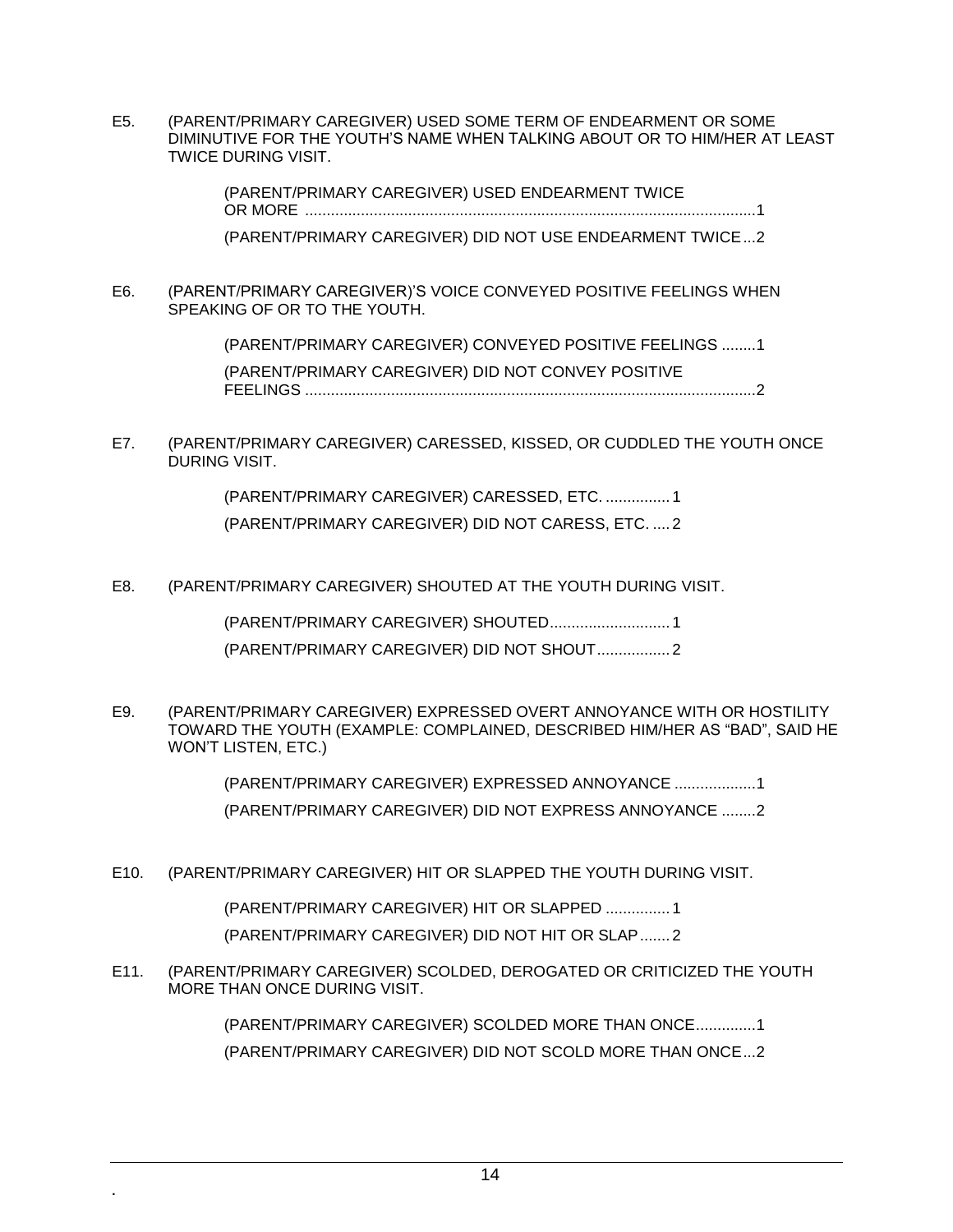#### E12A. (PARENT/PRIMARY CAREGIVER) APPREARED TO BE CALM

## (PARENT/PRIMARY CAREGIVER) APPEARED TO BE CALM... 1

(PARENT/PRIMARY CAREGIVER) DID NOT APPEAR TO

BE CALM ....................................................................................... 2

#### E12B. (YOUTH) APPREARED TO BE CALM

**.**

(YOUTH) APPEARED TO BE CALM............................................. 1 (YOUTH) DID NOT APPEAR TO BE CALM.................................. 2

#### E13. (YOUTH)'S SPEECH WAS DISTINCT, CLEAR, AND AUDIBLE TO INTERVIEWER.

(YOUTH)'S SPEECH WAS DISTINCT .......................................... 1 (YOUTH)'S SPEECH WAS NOT DISTINCT....................................................................................... 2

#### E14. (YOUTH) INITIATED VERBAL EXCHANGES WITH VISITOR, ASKED QUESTIONS, MADE SPONTANEOUS COMMENTS.

(YOUTH) INITIATED EXCHANGES.............................................. 1 (YOUTH) DID NOT INITIATE EXCHANGES................................. 2

#### E15. (YOUTH) EXPRESSED IDEAS FREELY AND EASILY AND USED STATEMENTS OF APPROPRIATE LENGTH.

#### E16. (YOUTH) APPEARED TO READILY UNDERSTAND THE INTERVIEWER'S QUESTIONS.

(YOUTH) APPEARED TO UNDERSTAND QUESTIONS..................1 (YOUTH) DID NOT APPEAR TO UNDERSTAND QUESTIONS.......2

E17. AT LEAST 10 BOOKS WERE PRESENT AND VISIBLE IN THE HOUSEHOLD.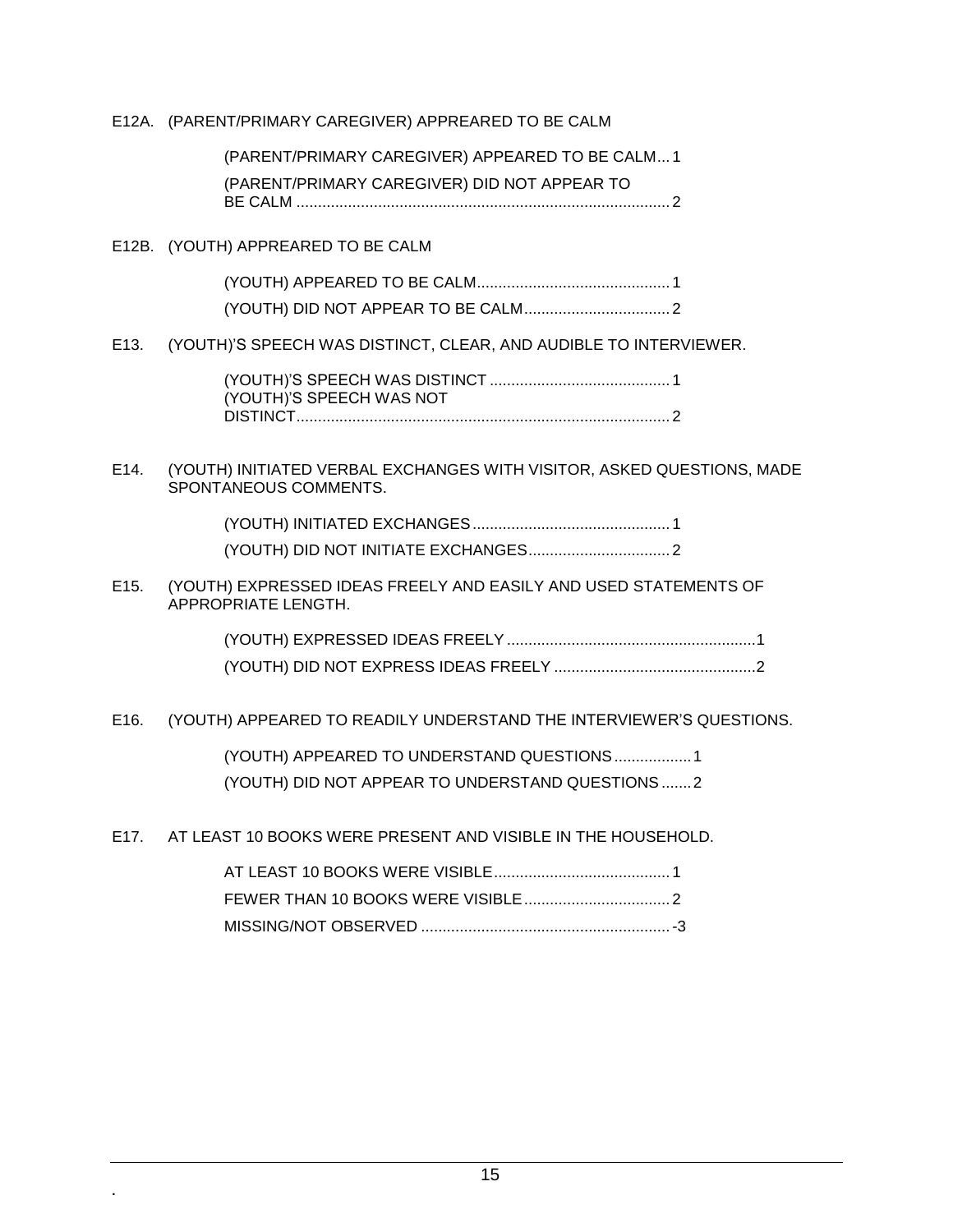## E18. WAS YOUR VISIT INTERRUPTED BY THE FOLLOWING?

|              |                                                                                                                              | <b>YES</b>   | <b>NO</b> | MISSING/N<br>OT.<br><b>OBSERVED</b> |
|--------------|------------------------------------------------------------------------------------------------------------------------------|--------------|-----------|-------------------------------------|
| A.           | PHONE RINGING MORE THAN<br><b>ONCE</b>                                                                                       | $\mathbf{1}$ | 2         | $-3$                                |
| В.           | PARENT/PRIMARY CAREGIVER OR YOUTH ANSWERING<br>A PHONE AT LEAST<br><b>ONCE</b>                                               | 1            | 2         | $-3$                                |
| C.           | PEOPLE COMING<br>IN.                                                                                                         | $\mathbf{1}$ | 2         | $-3$                                |
| D.           | PEOPLE GOING<br><b>OUT</b>                                                                                                   | 1            | 2         | $-3$                                |
| Е.           | <b>CHILDREN SCREAMING OR</b><br><b>YELLING</b>                                                                               | $\mathbf{1}$ | 2         | $-3$                                |
| $F_{\rm{H}}$ | PARENT/PRIMARY CAREGIVER SHOUTING AT SOMEONE<br>OTHER THAN THE YOUTH (OTHER CHILDREN, ADULTS<br><b>OR</b><br><b>ANIMALS)</b> | 1            | 2         | $-3$                                |
| G            | OTHER CHILDREN IN THE HOUSEHOLD<br><b>INTERRUPTING</b><br>THE PARENT/PRIMARY<br><b>CAREGIVER</b>                             | $\mathbf{1}$ | 2         | $-3$                                |
|              | OTHER ADULTS IN THE HOUSEHOLD<br><b>INTERRUPTING</b>                                                                         |              |           |                                     |
| Н.           | THE PARENT/PRIMARY<br><b>CAREGIVER</b>                                                                                       | 1            | 2         | -3                                  |
| $\mathbf{L}$ | SOMEONE IN THE HOUSEHOLD TURNING ON THE<br><b>TV</b><br>OR LOUD<br><b>MUSIC</b>                                              | 1            | 2         | -3                                  |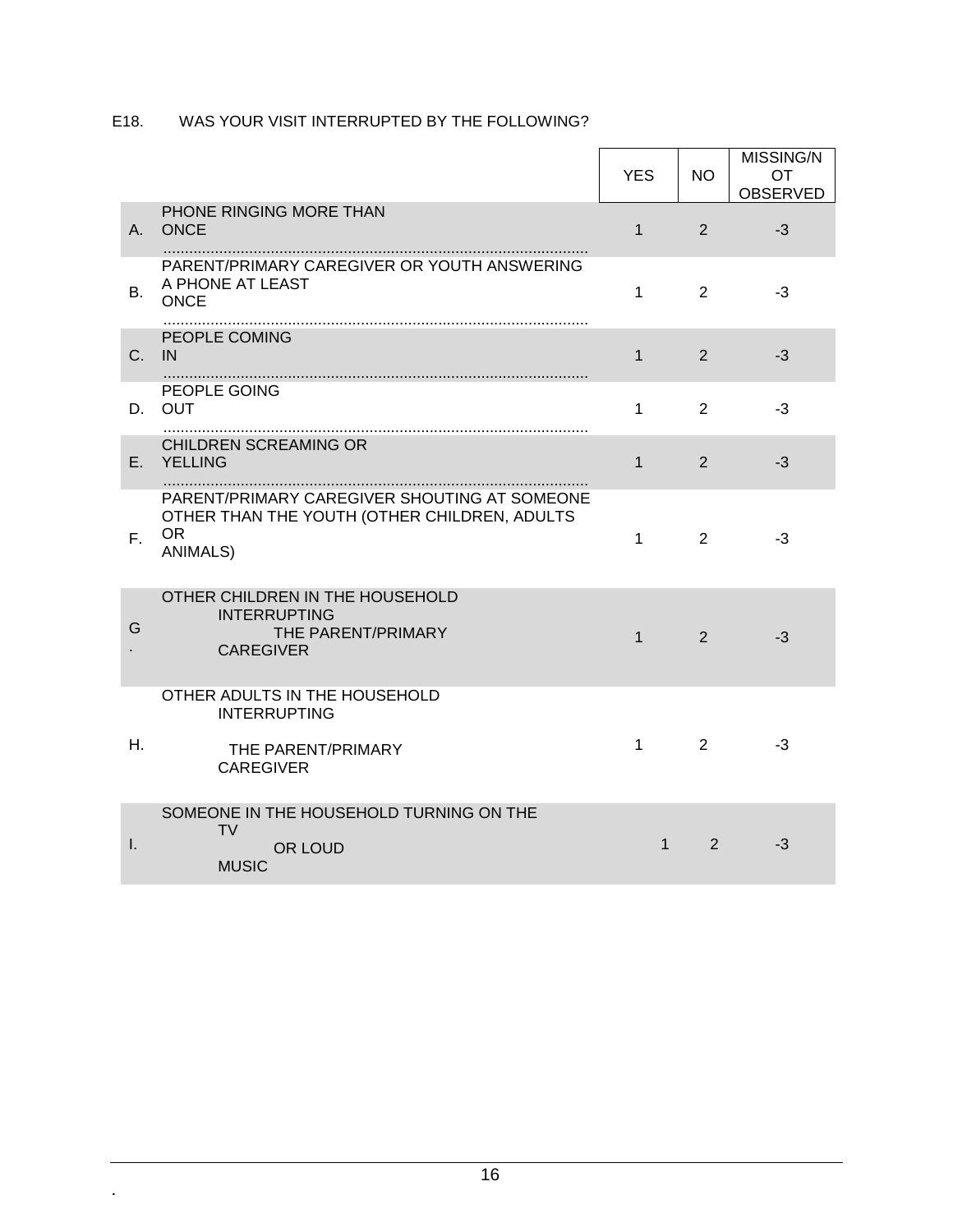#### **SECTION F: YOUTH EMOTION AND COOPERATION**

F1. DID THE YOUTH DISPLAY POSITIVE EMOTIONS DURING THE VISIT? (POSITIVE EMOTION IS WHEN THE YOUTH SEEMS HAPPY, SMILES OR LAUGHS.)

| ONE OR TWO BRIEF DISPLAYS OF                                            |  |
|-------------------------------------------------------------------------|--|
| THREE OR MORE BRIEF DISPLAYS OF                                         |  |
| ONE OR TWO INTENSE, HEIGHTENED OR<br>PROLONGED DISPLAYS OF POSITIVE     |  |
| THREE OR MORE INTENSE, HEIGHTENED,<br>OR PROLONGED DISPLAYS OF POSITIVE |  |

EMOTION .........................................................................5

F2. DID THE YOUTH DISPLAY NEGATIVE EMOTIONS DURING THE VISIT? (NEGATIVE EMOTION IS WHEN THE YOUTH SEEMS UNHAPPY, CRIES, OR GETS ANGRY WITH THE PARENT OR INTERVIEWER.)

> THREE OR MORE INTENSE, HEIGHTENED, OR PROLONGED DISPLAYS OF NEGATIVE EMOTION .........................................................................1 ONE OR TWO INTENSE, HEIGHTENED, OR PROLONGED DISPLAYS OF NEGATIVE EMOTION .........................................................................2 THREE OR MORE BRIEF DISPLAYS OF NEGATIVE EMOTION ......................................................3 ONE OR TWO BRIEF DISPLAYS OF NEGATIVE EMOTION ......................................................4 NO NEGATIVE EMOTION DISPLAYS.............................5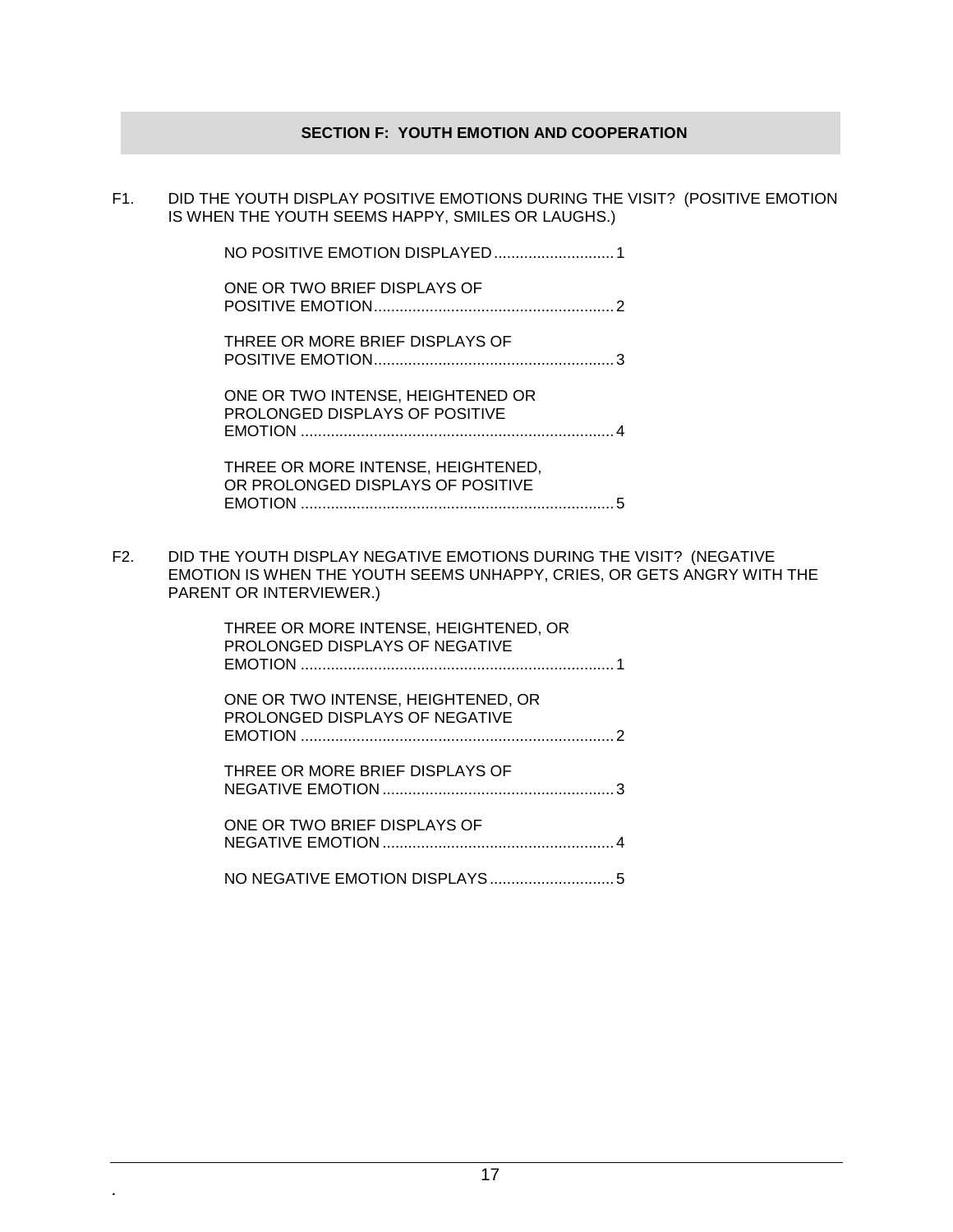F3. HOW ATTENTIVE WAS THE YOUTH WHEN COMPLETING THE INTERVIEW? (ATTENTION MEANS THAT THE YOUTH DID NOT LOSE INTEREST PARTWAY THROUGH THE TASK.)

|     | CONSISTENTLY LACKED ATTENTION 1                                                   |
|-----|-----------------------------------------------------------------------------------|
|     | <b>TYPICALLY NOT ATTENTIVE; ONE OR</b>                                            |
|     | LACKED ATTENTION HALF THE TIME  3                                                 |
|     | <b>TYPICALLY ATTENTIVE; LACKED</b><br>ATTENTION IN ONE OR TWO INSTANCES 4         |
|     |                                                                                   |
| F4. | HOW COOPERATIVE WAS THE YOUTH DURING THE INTERVIEW?                               |
|     | <b>CONSISTENTLY RESISTED SUGGESTIONS</b>                                          |
|     | <b>TYPICALLY RESISTED SUGGESTIONS OR</b><br>REQUESTS; ONE OR TWO INSTANCES        |
|     | <b>RESISTED SUGGESTIONS OR REQUESTS</b><br>HALF THE TIME; COOPERATED HALF         |
|     | TYPICALLY COOPERATED; ONE OR TWO                                                  |
|     |                                                                                   |
| F5. | HOW COOPERATIVE WAS THE YOUTH WHILE BEING MEASURED?                               |
|     | <b>CONSISTENTLY RESISTED SUGGESTIONS</b>                                          |
|     | <b>TYPICALLY RESISTED SUGGESTIONS OR</b><br><b>REQUESTS: ONE OR TWO INSTANCES</b> |
|     | <b>RESISTED SUGGESTIONS OR REQUESTS</b><br>HALF THE TIME; COOPERATED HALF THE     |
|     | TYPICALLY COOPERATED; ONE OR TWO                                                  |
|     |                                                                                   |
|     |                                                                                   |
|     |                                                                                   |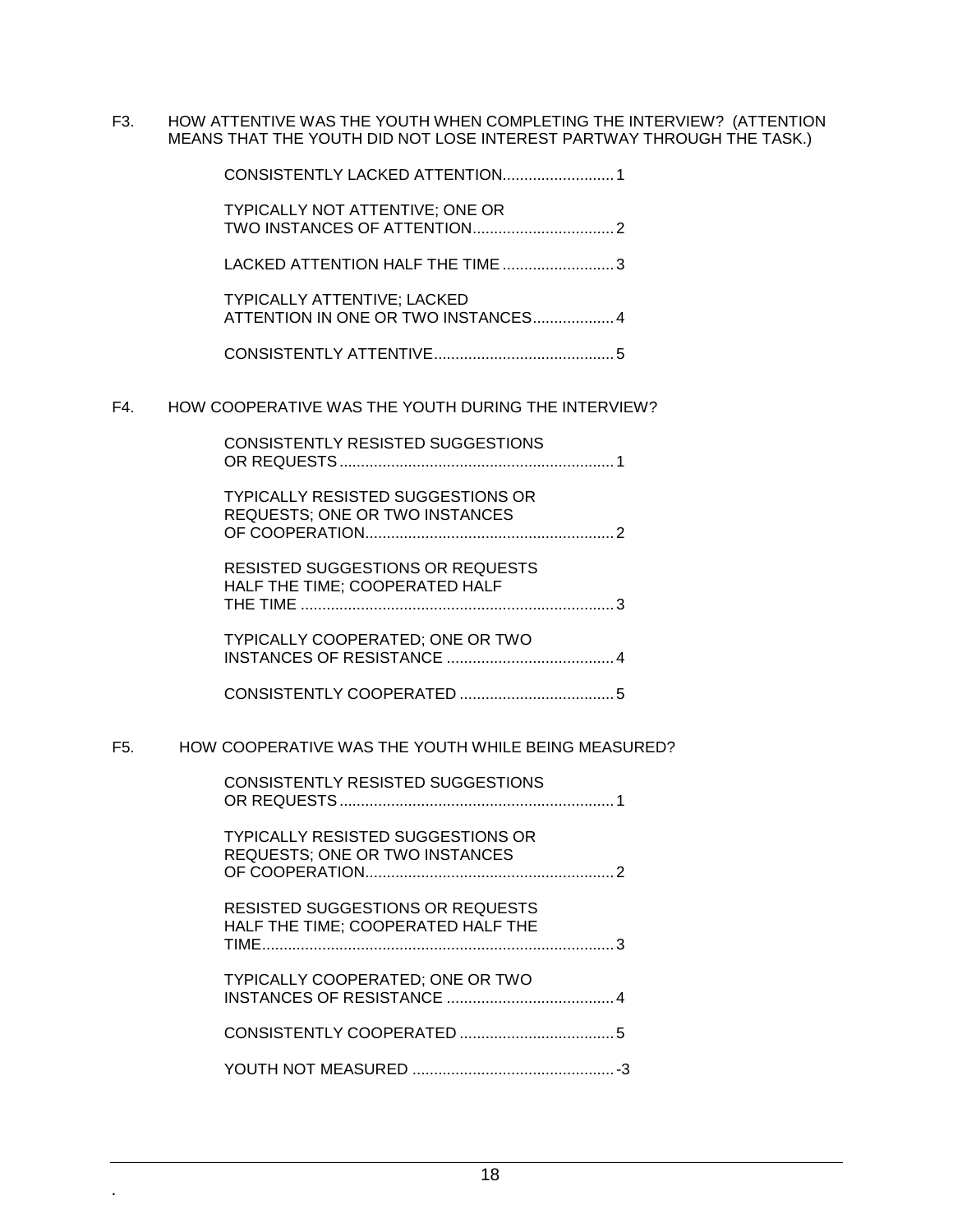#### **SECTION G: ENDING**

COMPLETE THIS SECTION ABOUT THE YOUTH INTERVIEW/HOME VISIT.

#### G1. YOUTH'S ATTENTION TO INTERVIEWER WAS:

#### G2. YOUTH'S UNDERSTANDING OF THE QUESTIONS WAS:

#### G3. YOUTH'S ABILITY TO ARTICULATE ANSWERS WAS:

#### G4. YOUTH'S COOPERATION THROUGHOUT MOST OF THE INTERVIEW WAS: